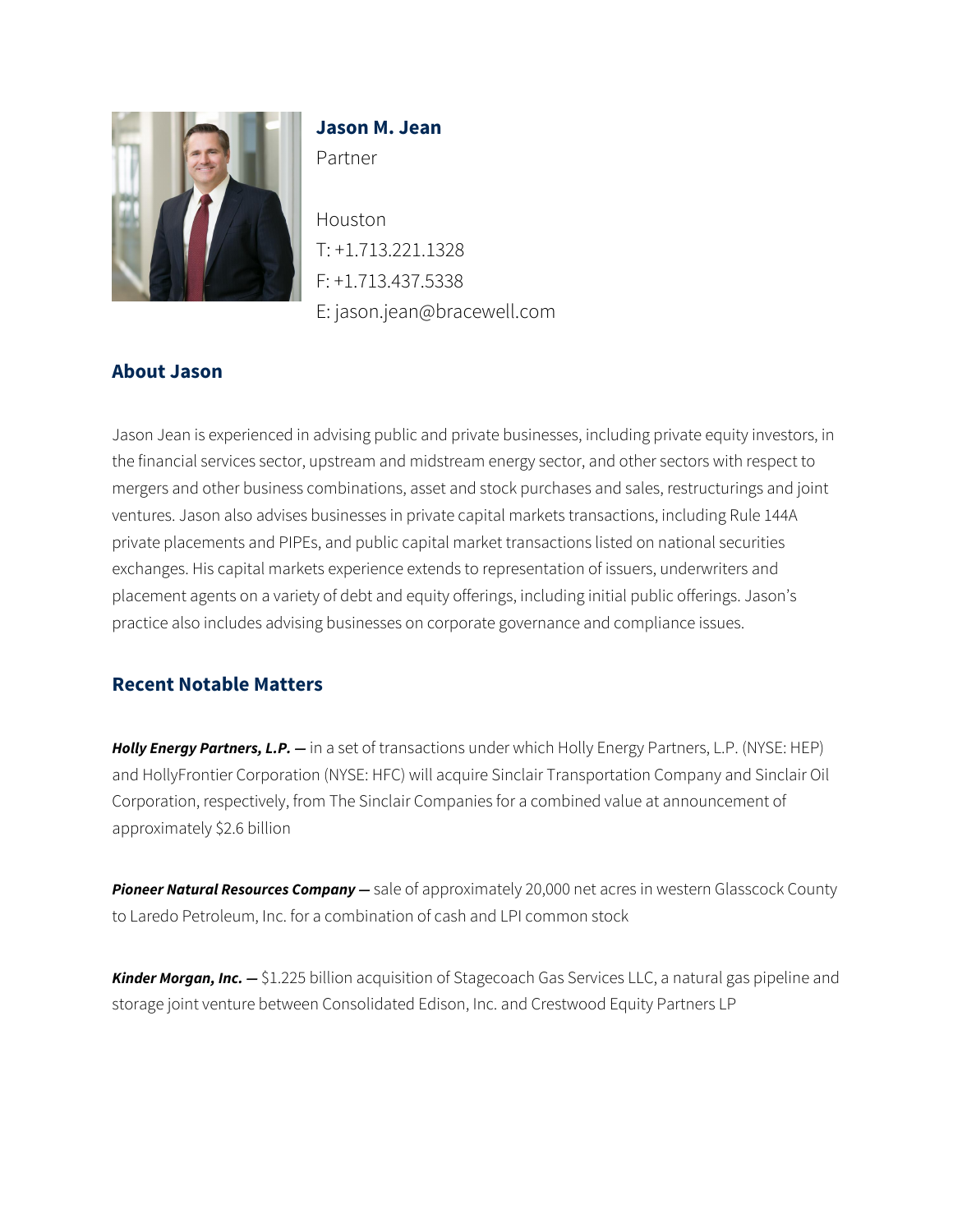Juniper Capital Advisors, L.P. - investment in Penn Virginia Corporation (NASDAQ: PVAC) with a value of \$188.4 million, including: i) a cash investment of \$150 million and ii) a contribution of complementary oil and gas assets, resulting in Juniper-affiliated entities owning approximately 59 percent of the equity of Penn Virginia through a Penn Virginia subsidiary, in an up-C structure

**TC Energy Corporation —** approximately \$1.275 billion sale of US midstream assets held by its subsidiary, Columbia Midstream Group, to a subsidiary of UGI Corporation

*Prosperity Bancshares, Inc. —* \$2.1 billion acquisition of LegacyTexas Financial Group, Inc., which is the second largest bank merger in the history of Texas. Awarded 2020 M&A Transaction of the Year by The Texas Lawbook and the Houston Chapter of the Association of Corporate Counsel.

*Apache Corporation —* creation of \$3.5 billion midstream company with Kayne Anderson Acquisition Corp., forming the only publicly traded, pure-play Permian Basin midstream company that is a C-corporation

*Kinder Morgan, Inc. —* in its (i) final investment decision between Kinder Morgan Texas Pipeline LLC and an affiliate of EagleClaw Midstream Ventures, LLC to proceed with the approximately \$2.0 billion Permian Highway Pipeline Project, designed to transport up to 2.0 billion cubic feet per day of natural gas, (ii) final investment decision between Kinder Morgan Texas Pipeline LLC, DCP Midstream, LP and an affiliate of Targa Resources to proceed with the \$1.7 billion Gulf Coast Express Pipeline Project, designed to transport up to 1.92 billion cubic feet per day of natural gas, (iii) strategic venture with Brookfield Infrastructure Partners LP in respect of Natural Gas Pipeline Co. of America LLC (NGPL) (inclusive of existing debt, the transaction equated to a total enterprise value for NGPL of approximately \$3.4 billion), (iv) acquisition of Hiland Partners for approximately \$3 billion, and (v) strategic venture pursuant to which The Southern Company acquired from Kinder Morgan a 50 percent equity interest in Southern Natural Gas (inclusive of existing debt, the transaction equated to a total enterprise value for Southern Natural Gas of approximately \$4.15 billion)

*Pioneer Natural Resources Company —* divestiture of its pressure pumping assets to ProPetro Holding Corp. in exchange for total cash and stock consideration of \$400 million and entry into a 10 year pressure pumping and related services agreement with ProPetro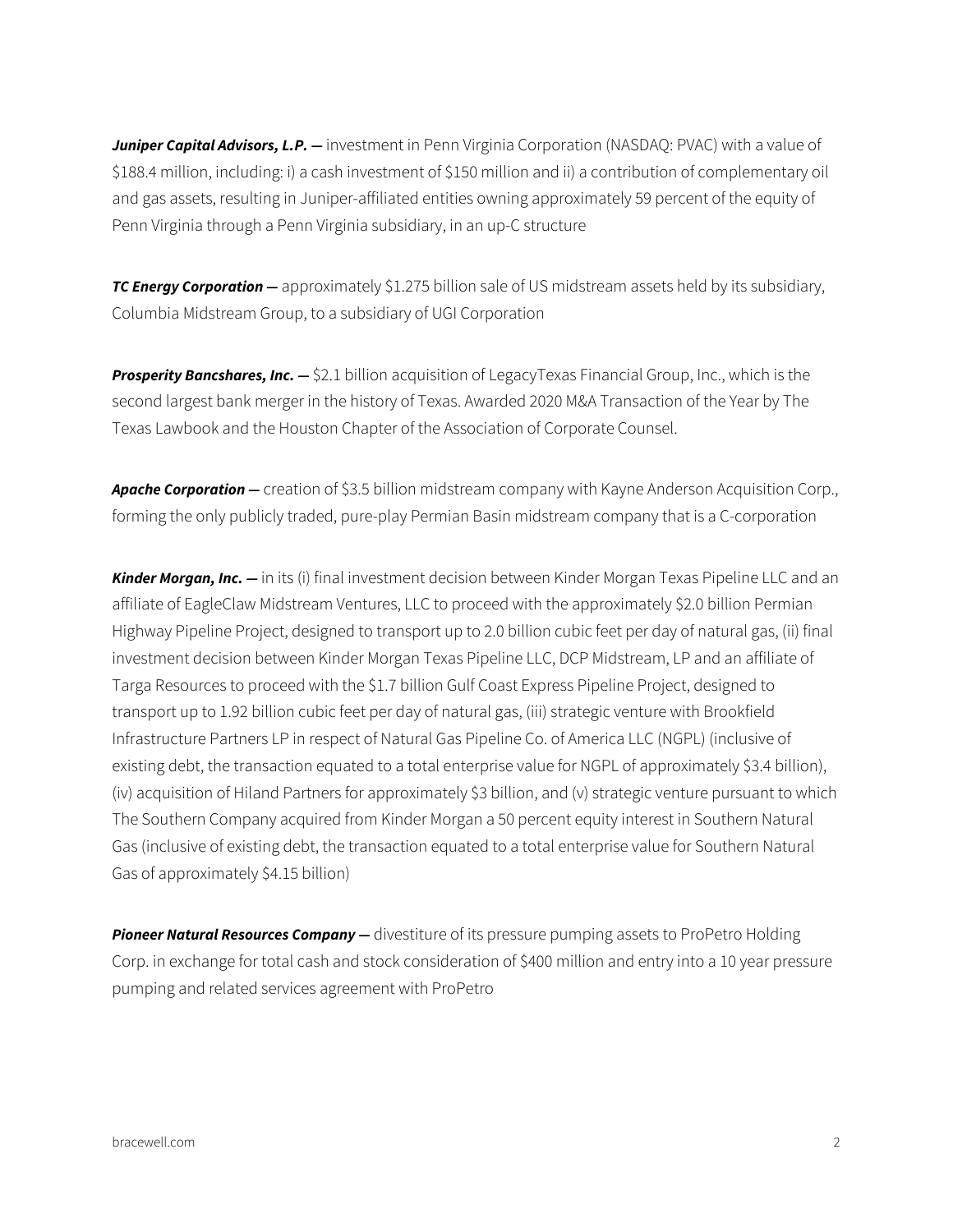HPS Investment Partners, LLC and Kingfisher Midstream, LLC - merger agreement between Kingfisher, Silver Run Acquisition Corporation II and Alta Mesa Holdings, LP to combine and form Alta Mesa Resources, Inc.

*Allegiance Bancshares Inc. —* the holding company of Allegiance Bank, a Texas state bank headquartered in Houston, Texas, in its (i) initial public offering, which was the *Houston Business Journal's* 2015 Banking & Finance Deal of the Year, (ii) acquisition of Farmers & Merchants Bancshares, Inc. and its wholly owned subsidiary, Enterprise Bank, (iii) acquisition of Independence Bank, N.A., and (iv) \$40 million offering of fixed-to-floating rate subordinated notes due 2027

*Baker Hughes Incorporated —* in its (i) acquisition of Weatherford International Ltd.'s pipeline and specialty services business for \$250 million and (ii) strategic subsea production alliance with Aker Solutions ASA

**HPS Investment Partners, LLC** — in connection with its convertible preferred stock and senior notes recapitalization of (and multiple follow-on investments in) the parent of Alta Mesa Holdings, LP, an oil and gas acquisition, exploitation and production company, and subsequent preferred stock investment by Bayou City Energy

*Holly Energy Partners, L.P. —* (i) formation of a 50/50 joint venture, Cushing Connect Pipeline & Terminal LLC, with Plains All American Pipeline, L.P. for the purpose of owning and operating a crude oil terminal in Cushing, Oklahoma and constructing, owning and operating a crude oil pipeline from Cushing, Oklahoma to Tulsa, Oklahoma and (ii) \$250 million acquisition from Plains All American Pipeline, L.P. of the 50 percent and 75 percent interest in Frontier Aspen LLC and SLC Pipeline LLC, respectively, that Holly Energy Partners did not already own

**Castleton Commodities International LLC** — equity investment by Tokyo Gas America Ltd. in a subsidiary of Castleton Commodities International, Castleton Resources LLC, which owns upstream oil and gas assets in East Texas

*Underwriters Counsel for Spirit of Texas Bancshares, Inc. — \$48.3 million initial public offering of common* stock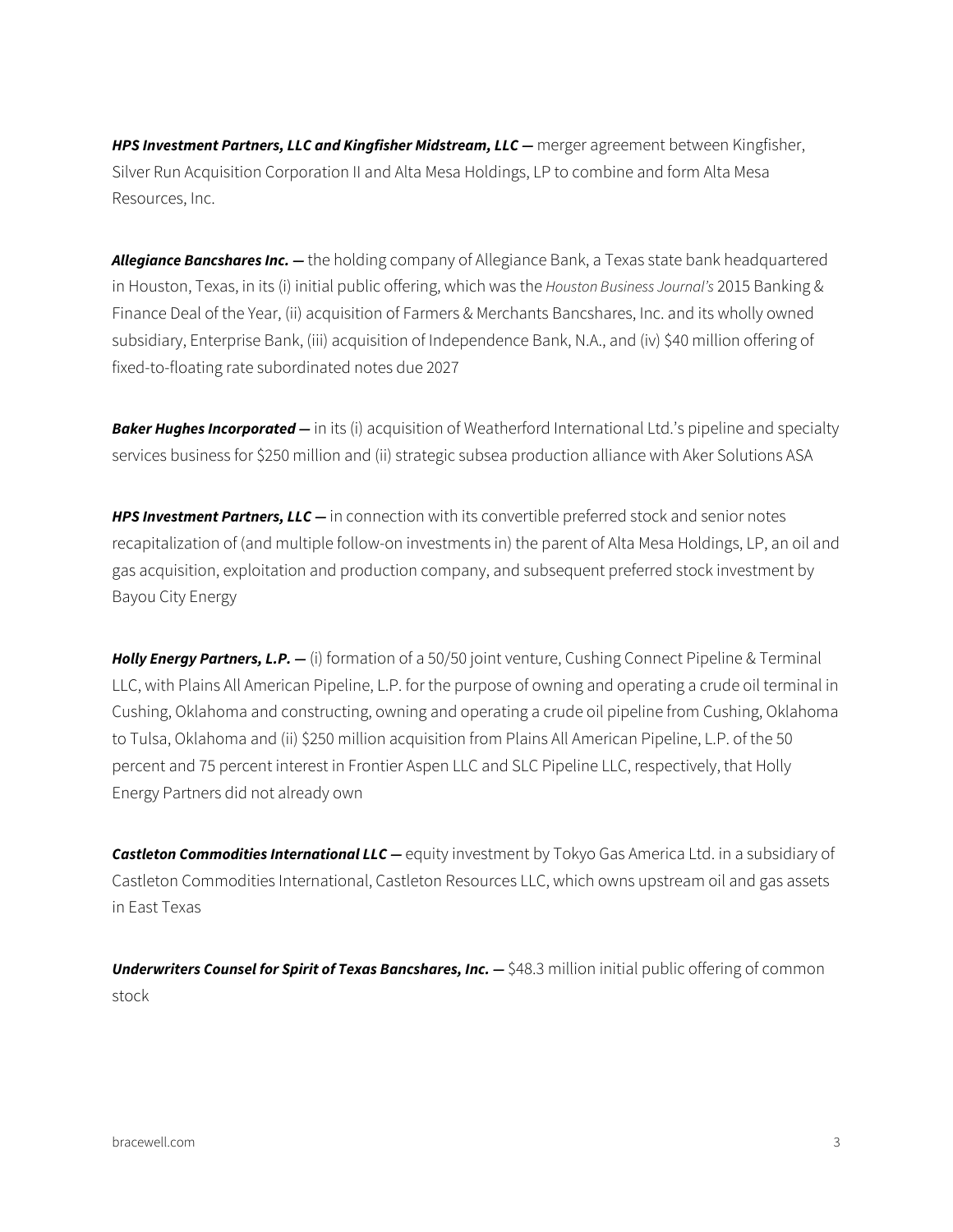**Prosperity Bancshares, Inc.** — the holding company of Prosperity Bank, a Texas state bank headquartered in Houston, Texas, in its acquisition of Tradition Bancshares, Inc. and its wholly owned subsidiary, Tradition Bank, for cash and stock consideration valued at \$77 million; transaction was a *Houston Business Journal* 2015 Deal of the Year finalist

*CommunityBank of Texas —* its holding company in the holding company's acquisition of MC Bancshares, Inc. and its wholly owned subsidiary, Memorial City Bank

**Conflicts committee of the general partner of Western Refining Logistics, LP – in separate acquisitions from** Western Refining Logistics, LP's sponsor, Western Refining, Inc., of (i) transmission pipelines and storage tanks for cash and equity consideration valued at \$180 million; and (ii) the sponsor's southwest fuel wholesale business for cash and equity consideration valued at \$360 million, and in its entry into various commercial contracts in connection with the foregoing

*Alinda Capital Partners —* acquisition of a 50 percent interest in the entity that owns the general partner of Martin Midstream Partners L.P.

**Sandler O'Neill & Partners, LP** — in the initial public offering of Green Bancorp, Inc., the holding company of Green Bank, N.A., a national bank headquartered in Houston, Texas

*Veritex Holdings, Inc. —* the holding company of Veritex Community Bank, a Texas state bank headquartered in Dallas, Texas, in its initial public offering

**BOH Holdings, Inc.** — the holding company of Bank of Houston, a Texas state bank headquartered in Houston, Texas, in its sale to Independent Bank Group for cash and stock consideration valued at \$243 million; transaction was the Houston Business Journal's 2014 finance deal of the year

*WashingtonFirst Bankshares, Inc. —* the holding company of WashingtonFirst Bank, a Virginia state bank headquartered in Reston, Virginia, in its acquisition of Alliance Bankshares Corporation, pursuant to which WashingtonFirst Bankshares, Inc. become a publicly traded company listed on the NASDAQ

#### **Publications and Speeches**